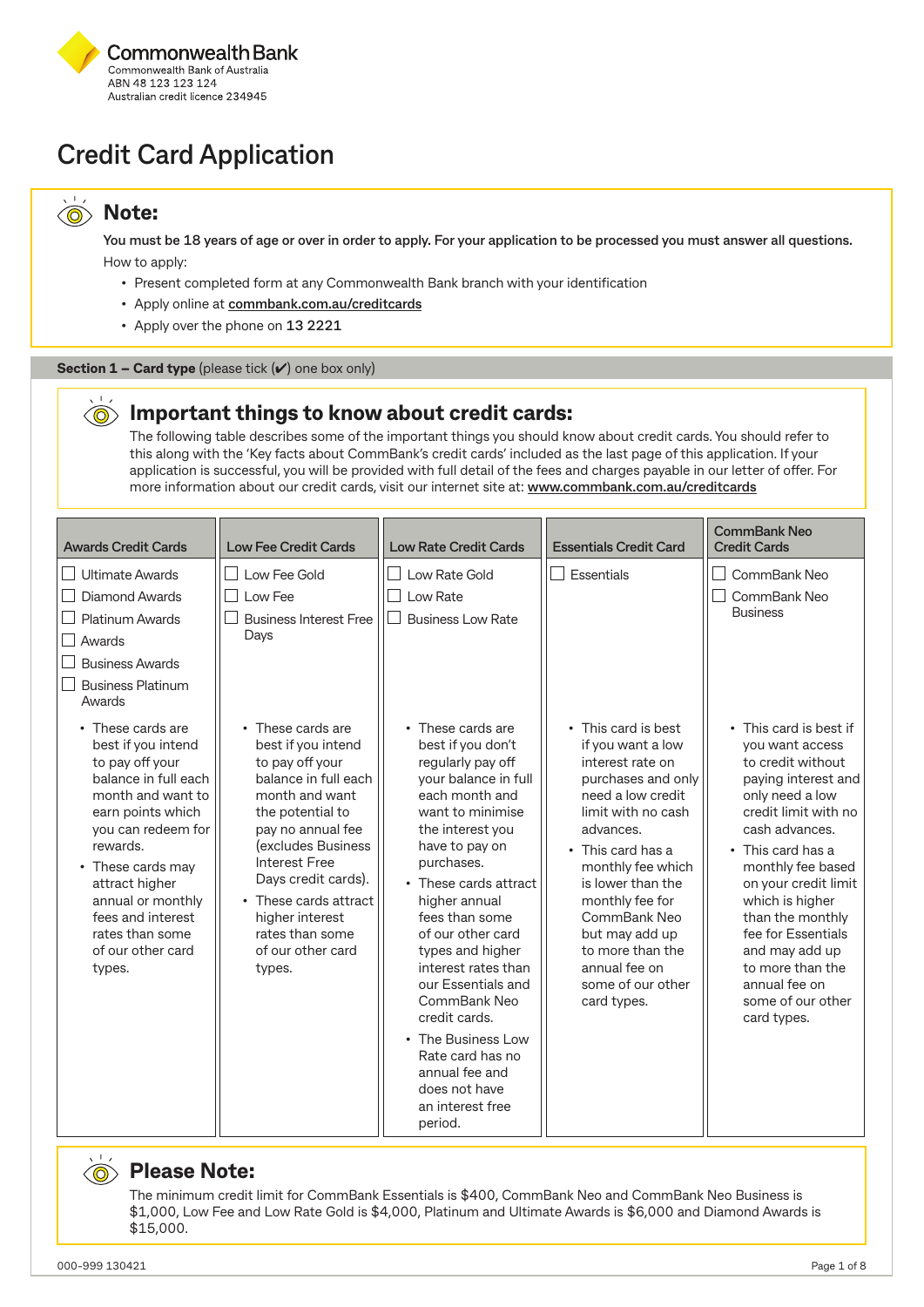| <b>Section 1 - Card type</b> (please tick $(v)$ one box only) (continued)                                                                                                                                                                                                                            |               |                                                                                               |                                                             |                                |                     |                     |                   |                                                                                                                  |  |
|------------------------------------------------------------------------------------------------------------------------------------------------------------------------------------------------------------------------------------------------------------------------------------------------------|---------------|-----------------------------------------------------------------------------------------------|-------------------------------------------------------------|--------------------------------|---------------------|---------------------|-------------------|------------------------------------------------------------------------------------------------------------------|--|
| Please advise your preferred credit limit below. Note that the credit limit we give you will depend on your ability to meet                                                                                                                                                                          |               |                                                                                               |                                                             |                                |                     |                     |                   |                                                                                                                  |  |
| your repayments.                                                                                                                                                                                                                                                                                     |               |                                                                                               |                                                             |                                |                     |                     |                   |                                                                                                                  |  |
| I would like the maximum credit limit available based on my application or;                                                                                                                                                                                                                          |               |                                                                                               |                                                             |                                |                     |                     |                   |                                                                                                                  |  |
| Don't offer me a limit more than                                                                                                                                                                                                                                                                     |               | $\frac{1}{2}$                                                                                 |                                                             |                                |                     |                     |                   |                                                                                                                  |  |
| <b>Section 2 - Personal details</b>                                                                                                                                                                                                                                                                  |               |                                                                                               |                                                             |                                |                     |                     |                   |                                                                                                                  |  |
| $\Box$ Male<br>Gender                                                                                                                                                                                                                                                                                | $\Box$ Female |                                                                                               |                                                             |                                |                     |                     |                   |                                                                                                                  |  |
| Title                                                                                                                                                                                                                                                                                                | Surname       |                                                                                               |                                                             |                                | Full given name(s)  |                     |                   |                                                                                                                  |  |
| -Select-                                                                                                                                                                                                                                                                                             |               |                                                                                               |                                                             |                                |                     |                     |                   |                                                                                                                  |  |
| Other names known by (if any)                                                                                                                                                                                                                                                                        |               |                                                                                               |                                                             | Date of birth                  |                     |                     |                   | Australian driver's licence number                                                                               |  |
|                                                                                                                                                                                                                                                                                                      |               |                                                                                               |                                                             | DD/MM/YYYY                     |                     |                     |                   |                                                                                                                  |  |
| Home phone                                                                                                                                                                                                                                                                                           |               | Work number                                                                                   |                                                             | Mobile phone                   |                     |                     | No. of dependants |                                                                                                                  |  |
|                                                                                                                                                                                                                                                                                                      |               |                                                                                               |                                                             |                                |                     |                     |                   |                                                                                                                  |  |
| Email address                                                                                                                                                                                                                                                                                        |               |                                                                                               |                                                             |                                |                     |                     |                   |                                                                                                                  |  |
|                                                                                                                                                                                                                                                                                                      |               |                                                                                               |                                                             |                                |                     |                     |                   |                                                                                                                  |  |
| Visa expiry date (if NOT a citizen or                                                                                                                                                                                                                                                                |               |                                                                                               |                                                             |                                |                     |                     |                   |                                                                                                                  |  |
| permanent resident of Australia or New Zealand)                                                                                                                                                                                                                                                      |               |                                                                                               |                                                             | What type of Visa do you have? |                     |                     |                   |                                                                                                                  |  |
| DD/MM/YYYY                                                                                                                                                                                                                                                                                           |               |                                                                                               | -Select-                                                    |                                |                     |                     |                   |                                                                                                                  |  |
| Australian residential address (PO Box not accepted)                                                                                                                                                                                                                                                 |               |                                                                                               |                                                             |                                |                     |                     |                   |                                                                                                                  |  |
|                                                                                                                                                                                                                                                                                                      |               |                                                                                               |                                                             |                                |                     |                     |                   |                                                                                                                  |  |
|                                                                                                                                                                                                                                                                                                      |               |                                                                                               |                                                             |                                |                     | State               |                   | Postcode                                                                                                         |  |
|                                                                                                                                                                                                                                                                                                      |               |                                                                                               |                                                             |                                |                     |                     |                   |                                                                                                                  |  |
|                                                                                                                                                                                                                                                                                                      |               |                                                                                               |                                                             |                                |                     |                     |                   |                                                                                                                  |  |
|                                                                                                                                                                                                                                                                                                      |               |                                                                                               |                                                             |                                |                     |                     |                   |                                                                                                                  |  |
|                                                                                                                                                                                                                                                                                                      |               |                                                                                               |                                                             |                                |                     | <b>State</b>        |                   | Postcode                                                                                                         |  |
|                                                                                                                                                                                                                                                                                                      |               |                                                                                               |                                                             |                                |                     |                     |                   |                                                                                                                  |  |
|                                                                                                                                                                                                                                                                                                      |               |                                                                                               | years                                                       | months                         |                     |                     |                   |                                                                                                                  |  |
|                                                                                                                                                                                                                                                                                                      |               |                                                                                               |                                                             |                                |                     |                     |                   |                                                                                                                  |  |
|                                                                                                                                                                                                                                                                                                      |               |                                                                                               |                                                             |                                |                     |                     |                   |                                                                                                                  |  |
|                                                                                                                                                                                                                                                                                                      |               |                                                                                               |                                                             |                                |                     |                     |                   |                                                                                                                  |  |
|                                                                                                                                                                                                                                                                                                      |               |                                                                                               | $\Box$ No                                                   |                                |                     |                     |                   |                                                                                                                  |  |
|                                                                                                                                                                                                                                                                                                      |               |                                                                                               | Student number (mandatory if student card type is selected) |                                |                     |                     |                   |                                                                                                                  |  |
|                                                                                                                                                                                                                                                                                                      |               |                                                                                               |                                                             |                                |                     |                     |                   |                                                                                                                  |  |
|                                                                                                                                                                                                                                                                                                      |               |                                                                                               |                                                             |                                |                     |                     |                   |                                                                                                                  |  |
|                                                                                                                                                                                                                                                                                                      |               |                                                                                               |                                                             |                                |                     |                     |                   |                                                                                                                  |  |
| Employment                                                                                                                                                                                                                                                                                           |               |                                                                                               |                                                             |                                |                     |                     |                   |                                                                                                                  |  |
| -Select-                                                                                                                                                                                                                                                                                             |               |                                                                                               |                                                             |                                |                     |                     |                   |                                                                                                                  |  |
|                                                                                                                                                                                                                                                                                                      |               |                                                                                               |                                                             |                                |                     |                     |                   |                                                                                                                  |  |
| $\odot$                                                                                                                                                                                                                                                                                              |               | <b>Please Note:</b>                                                                           |                                                             |                                |                     |                     |                   |                                                                                                                  |  |
|                                                                                                                                                                                                                                                                                                      |               |                                                                                               |                                                             |                                |                     |                     |                   | if you are employed on a casual basis, select 'Temporary'. If you are self employed, to be eligible to apply you |  |
|                                                                                                                                                                                                                                                                                                      |               | must have evidence of at least 12 months of income from your self employment.                 |                                                             |                                |                     |                     |                   |                                                                                                                  |  |
|                                                                                                                                                                                                                                                                                                      |               |                                                                                               |                                                             |                                |                     |                     |                   |                                                                                                                  |  |
| Job category                                                                                                                                                                                                                                                                                         |               |                                                                                               |                                                             |                                | Job type/Occupation |                     |                   |                                                                                                                  |  |
| -Select-                                                                                                                                                                                                                                                                                             |               |                                                                                               |                                                             |                                |                     |                     |                   |                                                                                                                  |  |
|                                                                                                                                                                                                                                                                                                      |               | Employer's name or if self-employed, tick $(v)$ the box and provide business name and ABN/ACN |                                                             |                                |                     |                     |                   |                                                                                                                  |  |
|                                                                                                                                                                                                                                                                                                      |               |                                                                                               |                                                             |                                |                     |                     |                   |                                                                                                                  |  |
|                                                                                                                                                                                                                                                                                                      |               | Please provide your ABN/ACN (if self-employed)                                                |                                                             |                                |                     |                     |                   | Business name to appear on the card (optional) (maximum 21 characters)                                           |  |
|                                                                                                                                                                                                                                                                                                      |               |                                                                                               |                                                             |                                |                     |                     |                   |                                                                                                                  |  |
|                                                                                                                                                                                                                                                                                                      |               |                                                                                               |                                                             |                                |                     |                     |                   |                                                                                                                  |  |
|                                                                                                                                                                                                                                                                                                      |               | Employer's address, or if self-employed, business address                                     |                                                             |                                |                     |                     |                   |                                                                                                                  |  |
| Postal address (if different to above)<br>Length of time at current address<br><b>Section 3 - Employment and income</b><br>1. Are you a full-time student?<br>□ Yes ▶ If 'yes', go to Question 3 below.<br>2. Are you employed?<br>$\Box$ Yes $\blacktriangleright$ If 'yes', provide below details: |               |                                                                                               |                                                             |                                |                     |                     |                   |                                                                                                                  |  |
|                                                                                                                                                                                                                                                                                                      |               |                                                                                               |                                                             |                                |                     | <b>State</b>        |                   | Postcode                                                                                                         |  |
|                                                                                                                                                                                                                                                                                                      | years         | Length of time at current employment<br>months                                                | Before/After tax<br>-Select-                                |                                |                     | Income amount<br>\$ |                   |                                                                                                                  |  |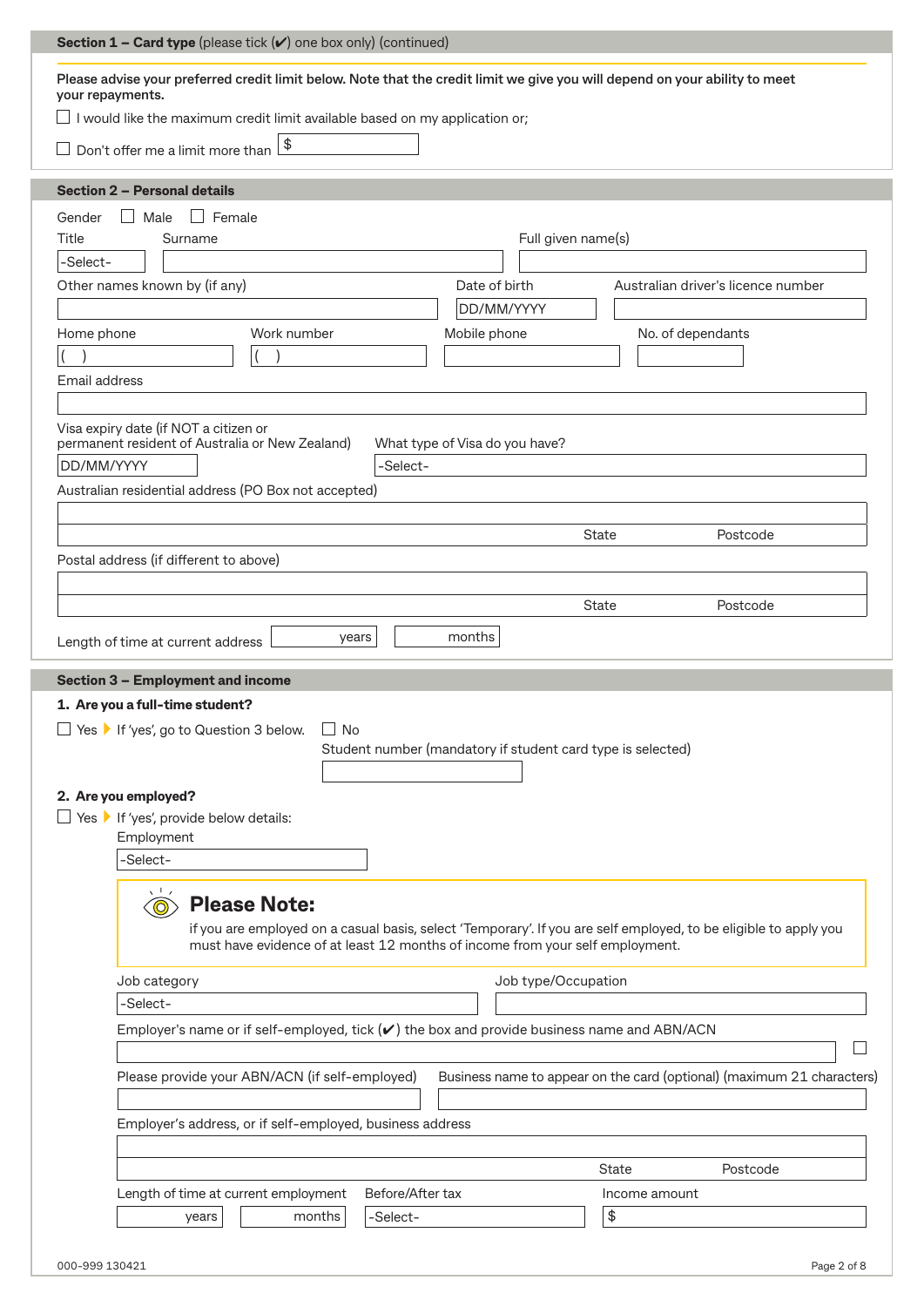| <b>Section 3 - Employment and income (continued)</b>                                                                             |                               |            |                                    |          |                                           |  |  |
|----------------------------------------------------------------------------------------------------------------------------------|-------------------------------|------------|------------------------------------|----------|-------------------------------------------|--|--|
| $\Box$ No $\blacktriangleright$ If 'no', provide details of any other sources of income below:                                   |                               |            |                                    |          |                                           |  |  |
|                                                                                                                                  |                               |            | Income amount (please enter        |          |                                           |  |  |
| Income type                                                                                                                      |                               |            | 'before tax' income amount)        | -Select- | How often do you receive this amount?     |  |  |
| -Select-                                                                                                                         |                               |            | \$                                 |          |                                           |  |  |
| 3. Do you have any other source of income?                                                                                       |                               |            | Round amount to the nearest dollar |          |                                           |  |  |
|                                                                                                                                  |                               |            | Income amount (please enter        |          |                                           |  |  |
| Other income                                                                                                                     |                               |            | 'before tax' income amount)        |          | How often do you receive this amount?     |  |  |
| -Select-                                                                                                                         |                               | $\,$       |                                    | -Select- |                                           |  |  |
|                                                                                                                                  |                               |            | Round amount to the nearest dollar |          |                                           |  |  |
|                                                                                                                                  |                               |            | Income amount (please enter        |          |                                           |  |  |
| Other income                                                                                                                     |                               |            | 'before tax' income amount)        |          | How often do you receive this amount?     |  |  |
| -Select-                                                                                                                         |                               | $\pmb{\$}$ | Round amount to the nearest dollar | -Select- |                                           |  |  |
|                                                                                                                                  |                               |            |                                    |          |                                           |  |  |
| <b>Section 4 - Residential Status</b>                                                                                            |                               |            |                                    |          |                                           |  |  |
| -Select-                                                                                                                         |                               |            |                                    |          |                                           |  |  |
| Do you live in                                                                                                                   |                               |            |                                    |          |                                           |  |  |
| Section 5 - Credit cards, loans, other liabilities and living expenses                                                           |                               |            |                                    |          |                                           |  |  |
| <b>Home Loan</b>                                                                                                                 |                               |            |                                    |          |                                           |  |  |
| Institution name                                                                                                                 |                               |            |                                    |          |                                           |  |  |
|                                                                                                                                  |                               |            |                                    |          |                                           |  |  |
| Total amount owed                                                                                                                | Your share of repayment       |            | Frequency of repayment             |          |                                           |  |  |
| \$                                                                                                                               | \$                            |            | -Select-                           |          |                                           |  |  |
| <b>Investment Loan</b>                                                                                                           |                               |            |                                    |          |                                           |  |  |
| Institution name                                                                                                                 |                               |            |                                    |          |                                           |  |  |
|                                                                                                                                  |                               |            |                                    |          |                                           |  |  |
| Total amount owed                                                                                                                | Your share of repayment       |            | Frequency of repayment             |          |                                           |  |  |
| \$                                                                                                                               | \$                            |            | -Select-                           |          |                                           |  |  |
| <b>Credit or Store Card</b>                                                                                                      |                               |            |                                    |          |                                           |  |  |
| Institution name                                                                                                                 |                               |            |                                    |          | Total credit limit                        |  |  |
|                                                                                                                                  |                               |            |                                    |          | $\, \, \raisebox{12pt}{$\scriptstyle \$}$ |  |  |
|                                                                                                                                  |                               |            |                                    |          |                                           |  |  |
| <b>Credit or Store Card</b>                                                                                                      |                               |            |                                    |          | Total credit limit                        |  |  |
| Institution name                                                                                                                 |                               |            |                                    |          |                                           |  |  |
|                                                                                                                                  |                               |            |                                    |          |                                           |  |  |
|                                                                                                                                  |                               |            |                                    |          | $\, \, \raisebox{12pt}{$\scriptstyle \$}$ |  |  |
|                                                                                                                                  |                               |            |                                    |          |                                           |  |  |
|                                                                                                                                  |                               |            |                                    |          |                                           |  |  |
|                                                                                                                                  |                               |            |                                    |          |                                           |  |  |
|                                                                                                                                  | Your share of repayment       |            | Frequency of repayment             |          |                                           |  |  |
| \$                                                                                                                               | $\pmb{\$}$                    |            | -Select-                           |          |                                           |  |  |
|                                                                                                                                  |                               |            |                                    |          |                                           |  |  |
|                                                                                                                                  |                               |            |                                    |          | Total credit limit                        |  |  |
| <b>Personal Loan</b><br>Institution name<br>Total amount owed<br><b>Overdraft</b><br>Institution name                            |                               |            |                                    |          | \$                                        |  |  |
|                                                                                                                                  |                               |            |                                    |          |                                           |  |  |
|                                                                                                                                  |                               |            |                                    |          |                                           |  |  |
|                                                                                                                                  |                               |            |                                    |          | Total credit limit                        |  |  |
|                                                                                                                                  |                               |            |                                    |          | \$                                        |  |  |
|                                                                                                                                  |                               |            |                                    |          |                                           |  |  |
|                                                                                                                                  |                               |            |                                    |          |                                           |  |  |
| <b>Line of Credit</b><br>Institution name<br>Other Liabilities (e.g. Child support payments, ATO debt, HECS debt)<br>Description |                               |            |                                    |          |                                           |  |  |
| Total amount owed<br>\$                                                                                                          | Your share of repayment<br>\$ |            | Frequency of repayment<br>-Select- |          |                                           |  |  |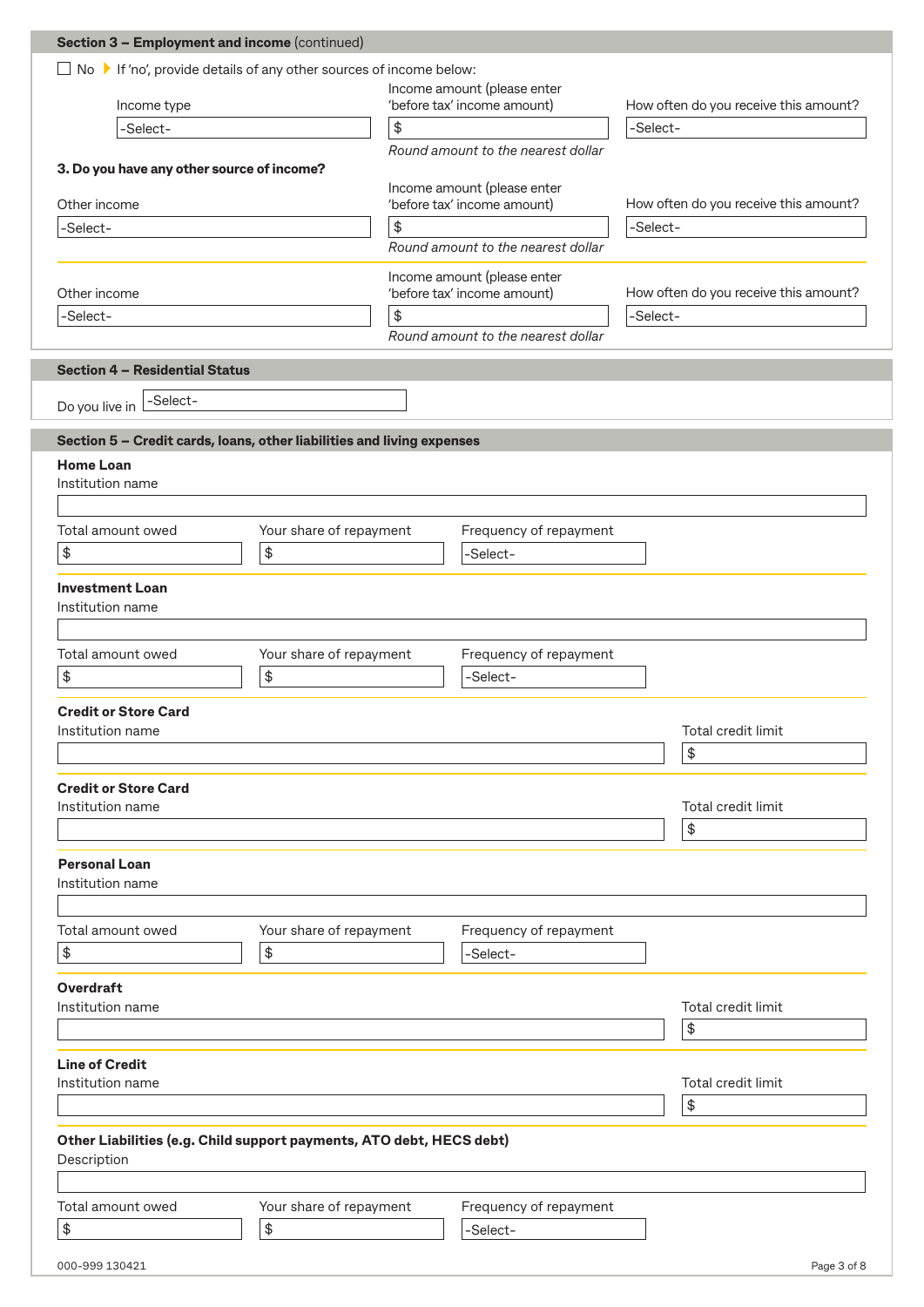|                                          | Other Liabilities (e.g. Child support payments, ATO debt, HECS debt)                                                                                          |                                                                       |
|------------------------------------------|---------------------------------------------------------------------------------------------------------------------------------------------------------------|-----------------------------------------------------------------------|
| Description                              |                                                                                                                                                               |                                                                       |
|                                          |                                                                                                                                                               |                                                                       |
| Total amount owed                        | Your share of repayment                                                                                                                                       | Frequency of repayment                                                |
| $\spadesuit$                             | \$                                                                                                                                                            | -Select-                                                              |
|                                          |                                                                                                                                                               |                                                                       |
|                                          | What are your day-to-day costs for the living expenses below?<br>Don't include repayments for credit cards, loans or other debts listed in the section above. |                                                                       |
| Your share of rent                       |                                                                                                                                                               |                                                                       |
| (if you pay rent)                        | Frequency                                                                                                                                                     |                                                                       |
| \$                                       | -Select-                                                                                                                                                      |                                                                       |
| Food                                     | Frequency                                                                                                                                                     |                                                                       |
| \$                                       | -Select-                                                                                                                                                      |                                                                       |
| Clothing                                 | Frequency                                                                                                                                                     |                                                                       |
| \$                                       | -Select-                                                                                                                                                      |                                                                       |
| Bills/Medical/Other                      | Frequency                                                                                                                                                     |                                                                       |
| \$                                       | -Select-                                                                                                                                                      |                                                                       |
| Travel/Entertainment                     | Frequency                                                                                                                                                     |                                                                       |
| \$                                       | -Select-                                                                                                                                                      |                                                                       |
| Transport                                | Frequency                                                                                                                                                     |                                                                       |
| \$                                       | -Select-                                                                                                                                                      |                                                                       |
| Childcare/Education                      | Frequency                                                                                                                                                     |                                                                       |
| \$                                       | -Select-                                                                                                                                                      |                                                                       |
|                                          | Your main Commonwealth Bank savings/cheque/transactions account<br>Account number                                                                             | Total savings/investments account<br>balance held with the Bank<br>\$ |
| <b>BSB</b><br><b>Asset type</b>          |                                                                                                                                                               |                                                                       |
| -Select-                                 |                                                                                                                                                               |                                                                       |
|                                          | Description (e.g. Address, Institution name, Super provider)                                                                                                  |                                                                       |
|                                          |                                                                                                                                                               |                                                                       |
| Value                                    |                                                                                                                                                               |                                                                       |
| \$                                       |                                                                                                                                                               |                                                                       |
| Round amount to the nearest dollar       |                                                                                                                                                               |                                                                       |
| <b>Asset type</b>                        |                                                                                                                                                               |                                                                       |
| -Select-                                 |                                                                                                                                                               |                                                                       |
|                                          | Description (e.g. Address, Institution name, Super provider)                                                                                                  |                                                                       |
|                                          |                                                                                                                                                               |                                                                       |
| Value                                    |                                                                                                                                                               |                                                                       |
| \$                                       |                                                                                                                                                               |                                                                       |
| Round amount to the nearest dollar       |                                                                                                                                                               |                                                                       |
| <b>Asset type</b>                        |                                                                                                                                                               |                                                                       |
| -Select-                                 |                                                                                                                                                               |                                                                       |
|                                          | Description (e.g. Address, Institution name, Super provider)                                                                                                  |                                                                       |
|                                          |                                                                                                                                                               |                                                                       |
| Value                                    |                                                                                                                                                               |                                                                       |
| \$<br>Round amount to the nearest dollar |                                                                                                                                                               |                                                                       |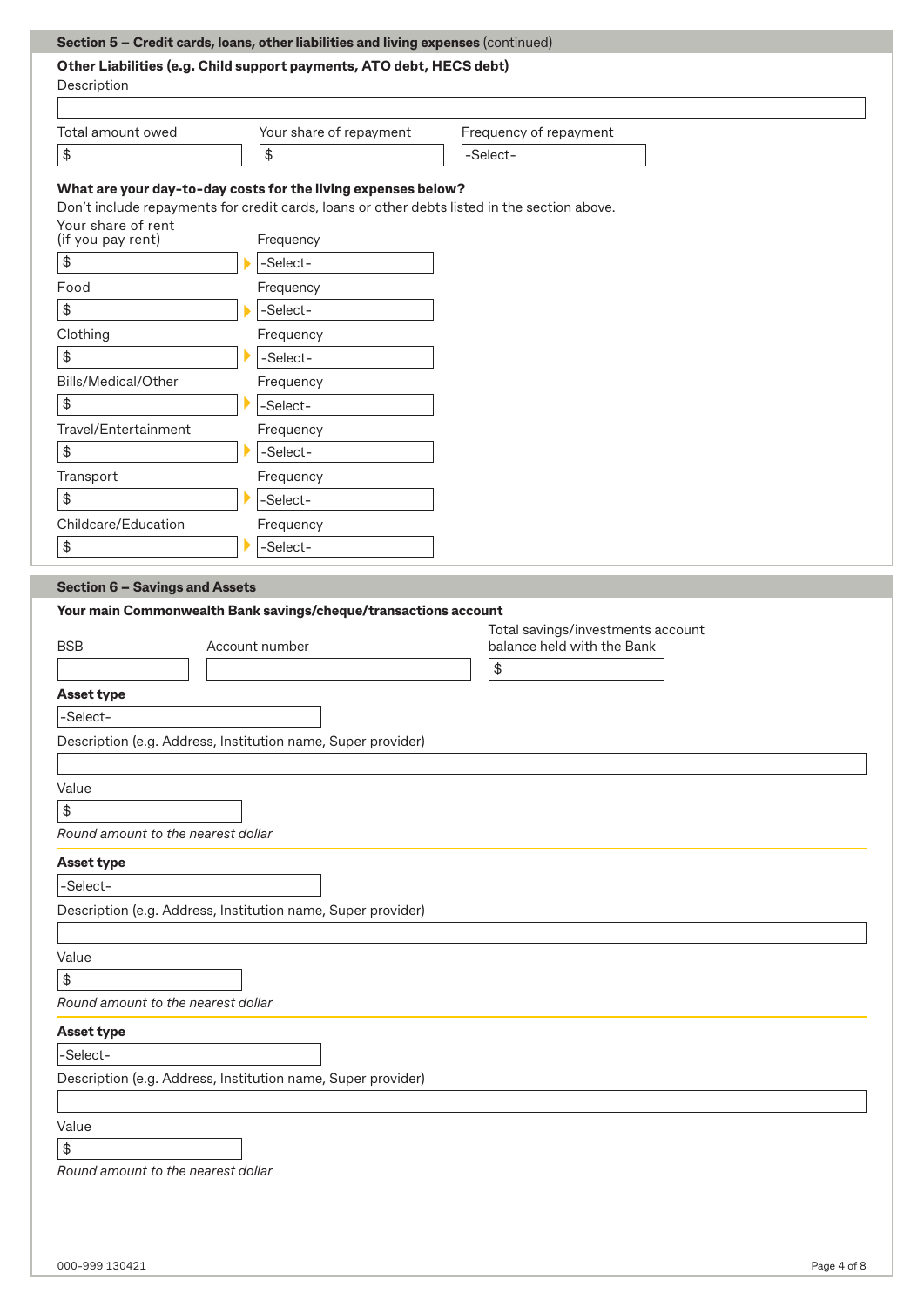| Section 6 - Savings and Assets (continued)                                               |                                                                                                                                                                                                                                                                                     |
|------------------------------------------------------------------------------------------|-------------------------------------------------------------------------------------------------------------------------------------------------------------------------------------------------------------------------------------------------------------------------------------|
|                                                                                          |                                                                                                                                                                                                                                                                                     |
| <b>Asset type</b>                                                                        |                                                                                                                                                                                                                                                                                     |
| -Select-                                                                                 |                                                                                                                                                                                                                                                                                     |
| Description (e.g. Address, Institution name, Super provider)                             |                                                                                                                                                                                                                                                                                     |
|                                                                                          |                                                                                                                                                                                                                                                                                     |
| Value                                                                                    |                                                                                                                                                                                                                                                                                     |
| \$<br>Round amount to the nearest dollar                                                 |                                                                                                                                                                                                                                                                                     |
|                                                                                          |                                                                                                                                                                                                                                                                                     |
| Section 7 - Electronic statements & notices                                              |                                                                                                                                                                                                                                                                                     |
| Would you like your statements and notices sent to you in NetBank?                       |                                                                                                                                                                                                                                                                                     |
| You'll need to have an email address and be registered for NetBank.                      | We'll email you when they're ready so keep an eye out and tell us if your email address changes.                                                                                                                                                                                    |
|                                                                                          | We will not send you paper statements or notices but you can change back to paper any time in NetBank.                                                                                                                                                                              |
| Yes, you have my consent to send my statements and notices to me in NetBank              |                                                                                                                                                                                                                                                                                     |
| No, don't send my statements and notices to me in NetBank                                |                                                                                                                                                                                                                                                                                     |
| <b>Please Note:</b>                                                                      |                                                                                                                                                                                                                                                                                     |
|                                                                                          | Essentials, CommBank Neo and CommBank Neo Business are e-statement only products so by choosing this card                                                                                                                                                                           |
|                                                                                          | you consent to receiving statements, notices and disclosure documents electronically. While you can withdraw your                                                                                                                                                                   |
|                                                                                          | consent at any time, as this is an e-statement only product - we will have to close your account and offer you another                                                                                                                                                              |
|                                                                                          |                                                                                                                                                                                                                                                                                     |
| card that offers paper statements.                                                       |                                                                                                                                                                                                                                                                                     |
|                                                                                          |                                                                                                                                                                                                                                                                                     |
| <b>Section 8 - Optional extras</b>                                                       |                                                                                                                                                                                                                                                                                     |
|                                                                                          | Additional cardholder (must be 16 years or older). To add an additional cardholder to your credit card account, simply complete this<br>section. Please let this person know that you have provided us with their personal details, and that their information will be used only to |
| provide them with an additional card and allow us to service their relationship with us. |                                                                                                                                                                                                                                                                                     |
| Title<br>First name                                                                      | Middle name<br>Last name                                                                                                                                                                                                                                                            |
| -Select-                                                                                 |                                                                                                                                                                                                                                                                                     |
| Other names known by (if any)                                                            |                                                                                                                                                                                                                                                                                     |
|                                                                                          |                                                                                                                                                                                                                                                                                     |
| Date of birth<br>Mobile phone                                                            | Email address                                                                                                                                                                                                                                                                       |
| DD/MM/YYYY                                                                               |                                                                                                                                                                                                                                                                                     |
| <b>BSB</b><br>Account number                                                             | Please provide details of a Commonwealth Bank account held by additional cardholder (if applicable)                                                                                                                                                                                 |
|                                                                                          |                                                                                                                                                                                                                                                                                     |
|                                                                                          | Please provide additional cardholder's current Australian residential address (PO Box not accepted)                                                                                                                                                                                 |
|                                                                                          |                                                                                                                                                                                                                                                                                     |
|                                                                                          | <b>State</b><br>Postcode                                                                                                                                                                                                                                                            |

 $\Box$  Please transfer the nominated amount(s) from my non-Commonwealth Bank credit or store card account(s) to my new Commonwealth Bank Credit Card

Bank/Financial institution/store extending your credit/store card account number Amount to be transferred

Bank/Financial institution/store The Your credit/store card account number Amount to be transferred

- 
- \$

\$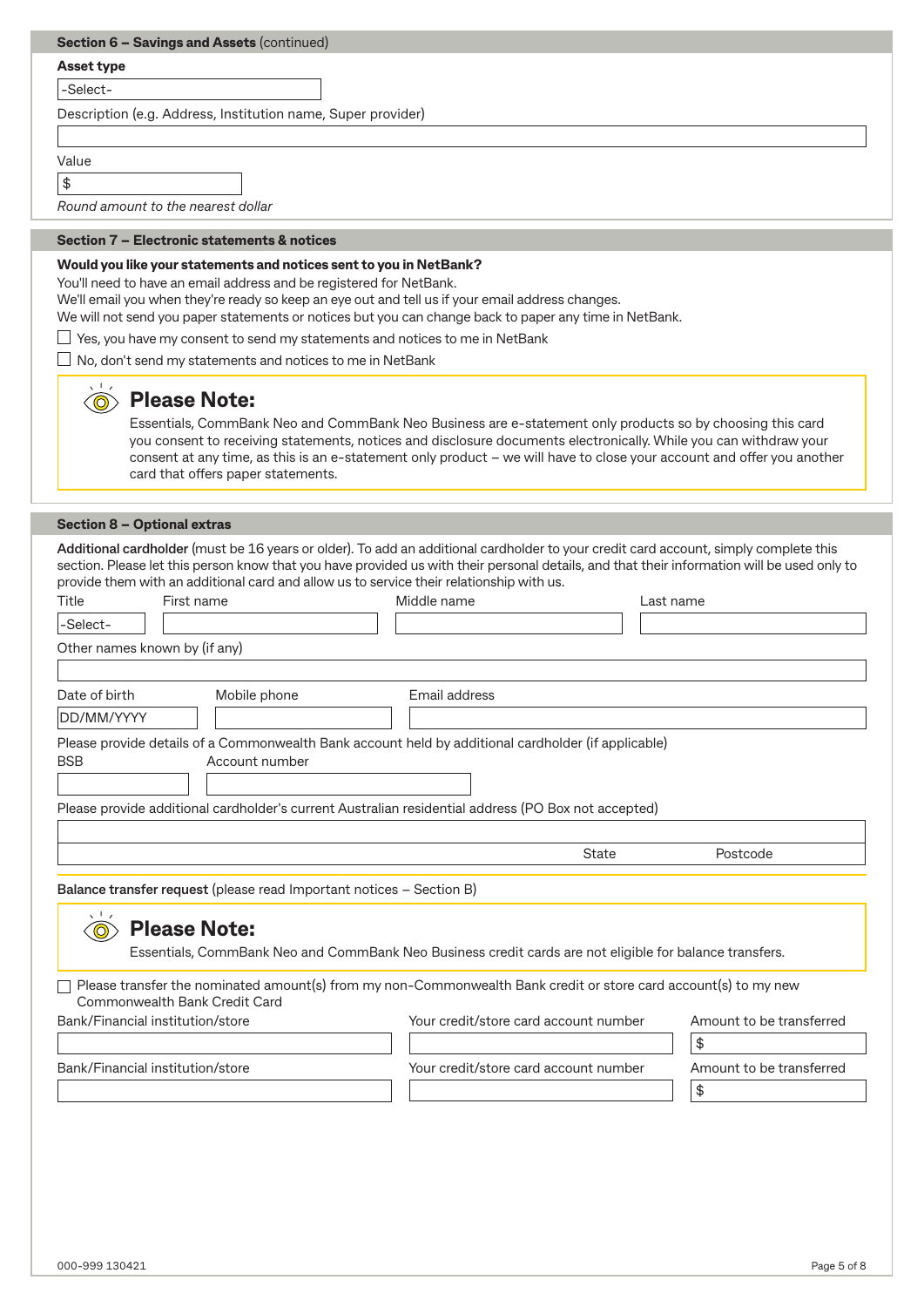#### **Section 9 – Please read and sign below**

By signing this application, I acknowledge:

- I have read and agree to the *Important Notices* on pages 5 and 6 of this form and make the declarations in Section C;
- I have been provided a copy of the *Key facts about CommBank's credit cards* (not applicable to business cards);
- I have reviewed the features and costs of the credit card I am applying for and confirm it suits my needs; and
- I do not know of any future changes to my financial circumstances that would make it difficult for me to repay my credit card account.

Signature

| Date       |  |
|------------|--|
| DD/MM/YYYY |  |
|            |  |

#### **Important notices**

#### **Section A: Customer information and privacy**

#### **Introduction and definitions**

You give us permission to collect, use and share your information with others as set out in this form and our privacy policy.

The information you give us must be correct and complete. If not, you may be breaking the law and we may not be able to give you the products and services that best suit your needs.

**We** or **us**: Commonwealth Bank of Australia.

**Group:** Commonwealth Bank of Australia and its subsidiaries.

**Your information:** the information about you that we collect, such as:

- Information about your identity, such as your name and contact details.
- Financial information you give us.
- Information about your interactions with us, such as your transactions, payments and use of our websites.
- Your credit history that we collect from credit reporting bodies.
- Information from public registers or third parties, such as service providers, brokers, and employers.

#### **1.Why we collect your information and what we use it for**

We collect your information and use it to:

- Confirm your identity and manage our relationship with you.
- Assess your applications for credit and minimise risks.
- Design, price, provide, manage and improve our products and services.
- Comply with relevant laws, for example the *Anti-Money Laundering and Counter-Terrorism Financing Act* and the responsible lending provisions of the *National Consumer Credit Protection Act.*
- Let you know about products and services you might be interested in.

Sometimes we need to collect sensitive information. For example, if you're in financial difficulty and ask for hardship relief due to illness, we may ask your permission to collect information about your health.

#### **2.Sharing information with credit reporting bodies**

We share your information with credit reporting bodies and get credit reports about you from them. We do this so we and other credit providers can:

- Assess your credit applications and ability to manage credit.
- Manage your loans and collect overdue payments.

You give us permission to:

- Share your information with other credit providers.
- Share your information with trade insurers so they can assess the risks of providing insurance to us.
- Get a consumer credit report about you from a credit reporting body to assess any application you make, including for commercial credit.

#### The credit reporting bodies we use are Equifax

#### (**equifax.com.au**), Experian (**experian.com.au/credit-services**) and illion (**checkyourcredit.com.au**).

See our privacy policy for key information about credit reporting matters, such as:

- What information about you we provide to credit reporting bodies.
- How to get a copy of credit information we obtain from credit reporting bodies, correct this information or make a complaint.
- Where to find each credit reporting body's policy on credit information handling.
- What to do if you think you're a victim of identity fraud.
- Your right to tell credit reporting bodies not to use your information for direct marketing.

#### **3.Who else can we share your information with?**

You give us permission to share your information with other members of our Group, who can use it for any of the purposes that we can. We can also share your information with others, such as:

- Current or previous employers (to confirm your identity or income).
- Brokers, advisers and people who act on your behalf.
- Service providers, such as loyalty program partners and product distributors.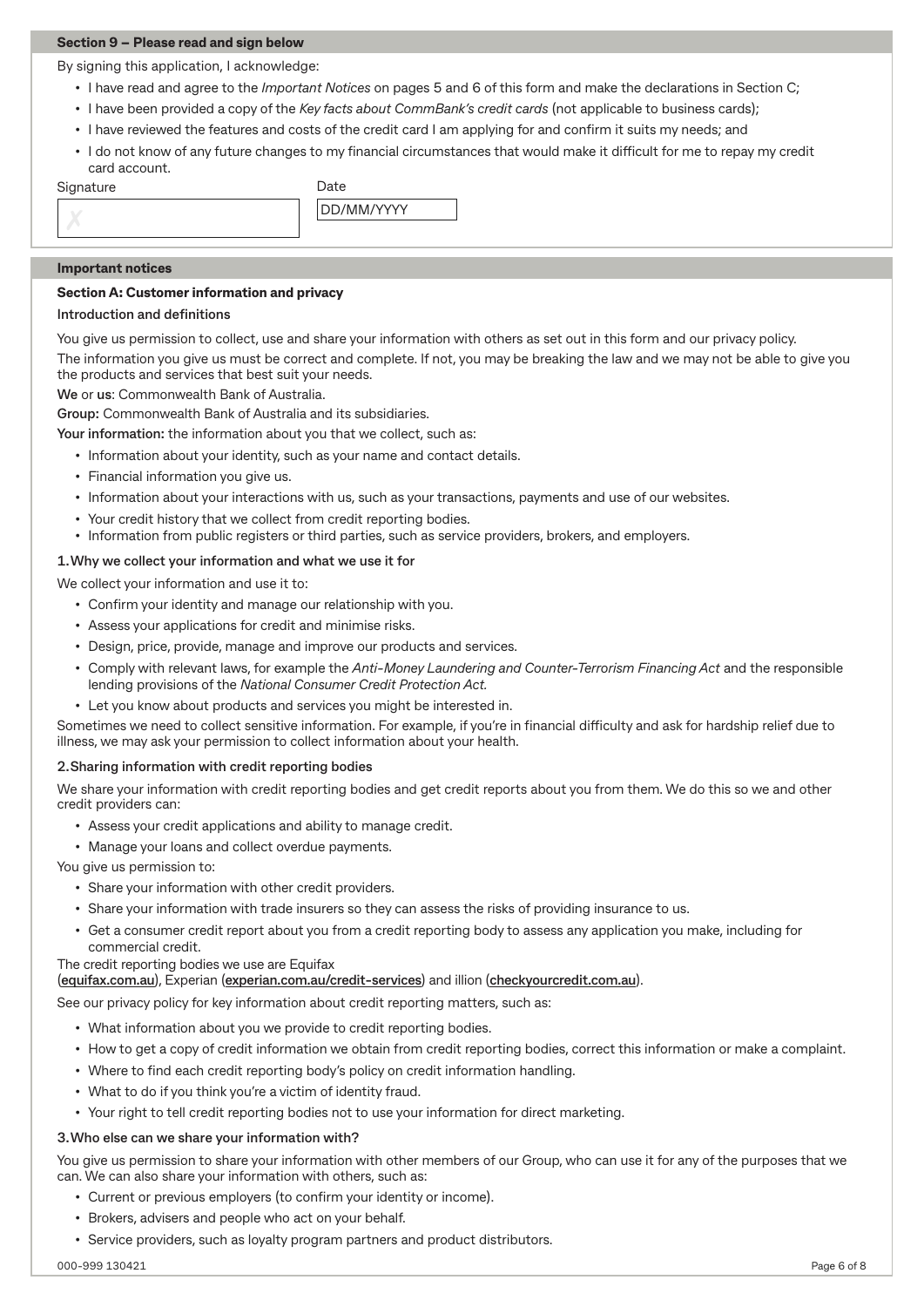#### **Important notices** (continued)

- Businesses who do some of our work for us.
- Debt collectors and debt purchasers.
- People or organisations involved in arrangements that provide funding to us.
- Other financial institutions (such as banks), auditors, insurers and re-insurers.
- Government and law enforcement agencies or regulators.

Sometimes we might need to send your information overseas, for example to comply with laws, and assist government and law enforcement agencies or regulators. See our privacy policy for information about which countries information may be sent to.

#### **4.Our privacy policy and how to contact us**

Visit **commbank.com.au/privacy** for our privacy policy or ask for a copy at any branch. It tells you about:

- Other ways and reasons we may collect, use or share your information.
- How to access your information and correct it if it's wrong.
- How to make a privacy-related complaint (including about our compliance with the Australian Privacy Principles and credit reporting rules and codes) and how we'll deal with it.

Sometimes we update our privacy policy. You can always find the most up-to-date version on our websites.

#### **Section B – Balance Transfer Important Notes**

The following special conditions apply to applications for balance transfers:

- On the expiry of the specified period during which the agreed annual percentage rate applies to a balance transfer, the outstanding balance (including any related interest) is treated as a cash advance.
- The Bank will only transfer an amount from a minimum of \$500 up to a maximum of 90% of your available credit limit.
- You must continue to make payments to your other credit and/or store card account(s) until you repay the balance and any outstanding charges in full and close that account.
- The amount transferred will be charged interest from the date of the transfer.
- Essentials, CommBank Neo and CommBank Neo Business credit cards are not eligible for balance transfers.

#### **Section C: Declaration**

#### **Read these acknowledgements before you accept this form**

I confirm that the information I've given or will give as part of my application is true and correct and:

#### **All Applicants**

- I've read this form and give you permission to collect, use and share my information in the ways mentioned in Section A of this form and in your privacy policy;
- If I give you my contact details, you can use these to communicate with me, including to give updates, reminders and marketing information;
- I understand that if I don't want to get any direct marketing messages or want to change my contact preferences, I can log on to NetBank and click **Message Preferences** or call you on **13 2221**;
- If I change my personal details (for example, my phone number or home or email address), I'll let you know as soon as possible;
- If I give you personal information about another person, I have their permission, and I'll tell them what's in this document;
- I understand that after processing my application, the Bank may offer me a different card of the same family (e.g. Awards instead of Platinum Awards) from the card I selected;
- I have reviewed the features and costs of the credit card I am applying for and confirm that it suits my needs.
- I do not know of any future changes to my financial circumstances that would make it difficult for me to repay my credit card account.
- I am not an undischarged bankrupt; and
- If I have chosen online statements during my application, I confirm I consent to receive statements and notices online through NetBank, and the implications of this have been explained to me.

#### **Additional declaration for Business Credit Card applications**

- I am an Australian citizen or Australian permanent resident;
- I am the business owner, director or partner;
- I acknowledge that the Business Credit Card that I am applying for provides for personal liability. You will look to me (and not any company, partnership or any other entity that may employ or engage me) to recover all amounts charged using the Business Credit Card, including any amounts charged by an additional cardholder; and
- Business Credit Card(s) that I am applying for may only be used for business purposes.

#### **Want to speak to us about your privacy?**

<sup>E</sup> Email

**customerrelations@cba.com.au**;

- Phone
- **1800 805 605**; or
- $\triangleright$  Write to **CBA Group Customer Relations Reply Paid 41 Sydney, NSW, 2001**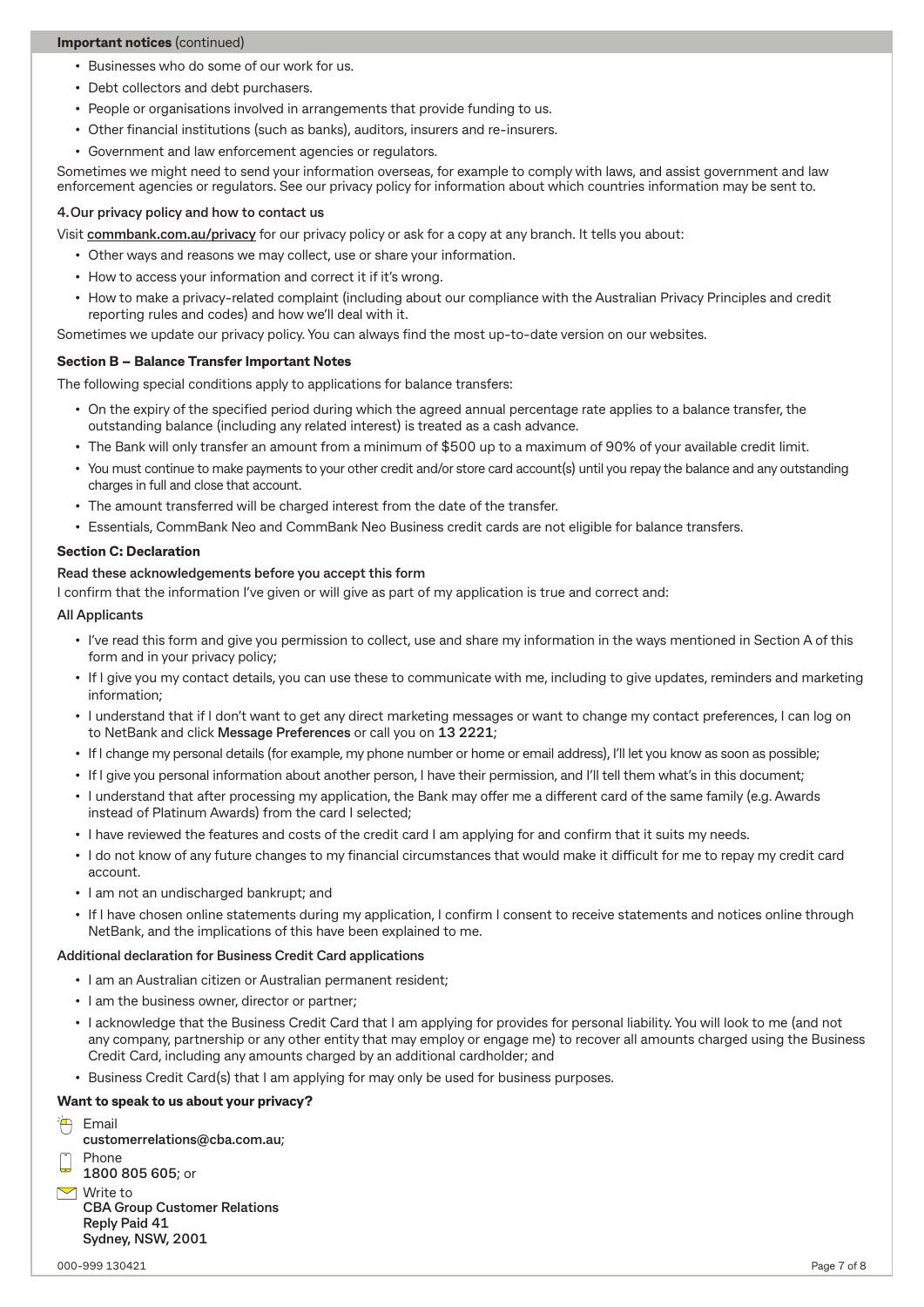#### **Bank use only**

**Staff member declaration** (for application taken in Person)

- The customer has signed the credit card application which will be retained with the branch files.
- The customer has supplied the information it contains and has:
	- Reviewed the application details prior to submission.
	- Signed a printed copy of their application form for acknowledgement of the application, the Important Notices and Declaration.
- Customer identification of all cardholders has been verified and details recorded below
- I have identified and verified all cardholders and recorded this information below
- I have verified the student status for a Student Options Applicant

**Bank or agent use – identification details** (e.g. passport, driver's licence details, etc.) must be completed in all cases where customer identification is obtained

#### **Primary cardholder**

|                          | Document type Document number                     | Name on document                                                        | Place of issue                                      | Issue date          | Expiry date |
|--------------------------|---------------------------------------------------|-------------------------------------------------------------------------|-----------------------------------------------------|---------------------|-------------|
|                          |                                                   |                                                                         |                                                     | DD/MM/YYYY          | DD/MM/YYYY  |
|                          |                                                   |                                                                         |                                                     | DD/MM/YYYY          | DD/MM/YYYY  |
|                          | Verification has been performed for the customer: | $\Box$ Full name, and                                                   | $\Box$ Date of birth, or $\Box$ Residential address |                     |             |
|                          |                                                   | $\Box$ Trust Deed (if applicable) $\Box$ ABN/ACN (if applicable)        |                                                     |                     |             |
|                          | Additional cardholder (if applicable)             |                                                                         |                                                     |                     |             |
|                          | Document type Document number                     | Name on document                                                        | Place of issue                                      | Issue date          | Expiry date |
|                          |                                                   |                                                                         |                                                     | DD/MM/YYYY          | DD/MM/YYYY  |
|                          |                                                   |                                                                         |                                                     | DD/MM/YYYY          | DD/MM/YYYY  |
|                          |                                                   | Verification has been performed for the customer: $\Box$ Full name, and | Date of birth, or                                   | Residential address |             |
| Bank officer's name      |                                                   |                                                                         |                                                     |                     |             |
|                          |                                                   |                                                                         |                                                     |                     |             |
| Lodgement branch number  |                                                   | Staff number                                                            |                                                     |                     |             |
|                          |                                                   |                                                                         |                                                     |                     |             |
| Bank officer's signature |                                                   | Date                                                                    |                                                     |                     |             |
|                          |                                                   | DD/MM/YYYY                                                              |                                                     |                     |             |
|                          |                                                   |                                                                         |                                                     |                     |             |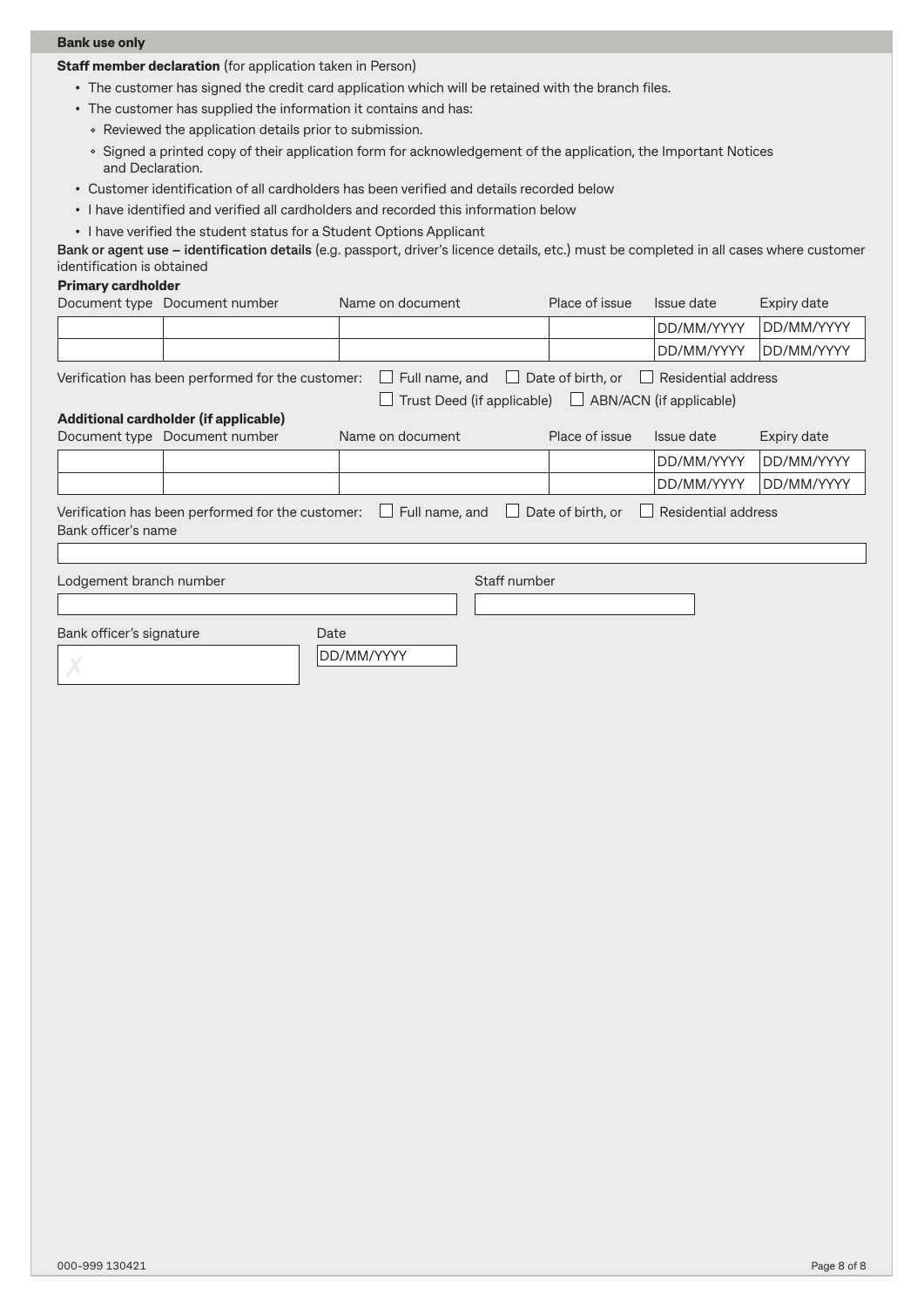# Key facts about CommBank's credit cards

Correct as at 02 December 2020

005-049 02122020

 $\approx$ 



Australian credit licence 234945

Page 1 of 1

This information sheet is an Australian Government requirement under the *National Consumer Credit Protection Act 2009*

| Description of credit cards                 |                                                   |                                                                                                                                                                                                                                                                                  |                                |                                     |                                      |                                      |                       |                                   |                                  |                                          |
|---------------------------------------------|---------------------------------------------------|----------------------------------------------------------------------------------------------------------------------------------------------------------------------------------------------------------------------------------------------------------------------------------|--------------------------------|-------------------------------------|--------------------------------------|--------------------------------------|-----------------------|-----------------------------------|----------------------------------|------------------------------------------|
| Product name                                | <b>CommBank</b><br>Neo credit card                | CommBank<br><b>Essentials</b><br>credit card                                                                                                                                                                                                                                     | <b>Low Rate</b><br>credit card | <b>Low Rate Gold</b><br>credit card | Low Fee<br>credit card               | Low Fee Gold<br>credit card          | Awards<br>credit card | Platinum<br>Awards<br>credit card | Diamond<br>Awards<br>credit card | <b>Ultimate</b><br>Awards<br>credit card |
| <b>Minimum</b><br>credit limit              | \$1,000 (maximum<br>credit limit is<br>$$3,000$ ) | \$400<br>(maximum credit<br>limit is \$3,000)                                                                                                                                                                                                                                    | \$500                          | \$4,000                             | \$500                                | \$4,000                              | \$500                 | \$6,000                           | \$15,000                         | \$6,000                                  |
| Minimum<br>repayments                       |                                                   | If your closing balance is less than \$25, your minimum payment is your closing balance. Otherwise, it's the greater of:<br>• Any amount by which the closing balance exceeds the credit limit;<br>• 2% of the closing balance rounded down to the nearest dollar; or<br>• \$25. |                                |                                     |                                      |                                      |                       |                                   |                                  |                                          |
| Interest on<br>purchases                    | 0% p.a.                                           | 9.90% p.a.                                                                                                                                                                                                                                                                       | 13.24% p.a.                    | 13.24% p.a.                         | 19.74% p.a.                          | 19.74% p.a.                          | 20.24% p.a.           | 20.24% p.a.                       | 20.24% p.a.                      | 20.24% p.a.                              |
| Interest-free<br>period                     | N/A                                               |                                                                                                                                                                                                                                                                                  |                                |                                     |                                      | Up to 55 days on purchases           |                       |                                   |                                  |                                          |
| Interest on<br>cash advances                | 0% p.a. <sup>1</sup>                              | 9.90% p.a.1                                                                                                                                                                                                                                                                      |                                |                                     |                                      | 21.24% p.a.                          |                       |                                   |                                  |                                          |
| <b>Balance</b><br>transfer<br>interest rate | N/A                                               | N/A<br>5.99% p.a. for 5 months. Cash advance rate applies thereafter.                                                                                                                                                                                                            |                                |                                     |                                      |                                      |                       |                                   |                                  |                                          |
| Annual or<br>monthly fee                    | $$12, $18, $22$ or<br>$$0$ per month <sup>2</sup> | \$5 or \$2 per<br>month <sup>3</sup>                                                                                                                                                                                                                                             | \$59 per year                  | \$89 per year                       | \$29 or \$0 <sup>4</sup> per<br>year | \$89 or \$0 <sup>4</sup><br>per year | \$59 per year         | \$249 per year                    | \$349 per year                   | \$35 or \$0<br>per month <sup>5</sup>    |
| Late<br>payment fee                         | \$0                                               |                                                                                                                                                                                                                                                                                  |                                |                                     |                                      | \$20                                 |                       |                                   |                                  |                                          |

There may be circumstances in which you have to pay other fees. A full list of current fees applicable to this credit card can be obtained from commbank.com.au/creditcardfees For more information on choosing and using credit cards visit the ASIC consumer website at moneysmart.gov.au

The terms on which this credit card is offered can change over time. You can check if any changes have been made by visiting commbank.com.au/keyfacts

1. For CommBank Essentials and CommBank Neo cards, cash advances will be blocked. Exceptions apply, as we are unable to block cash advance transactions that are not sent to us for authorisation and these will attract inter is made, until it is repaid. For CommBank Neo, these will not incur any additional fees or interest charges.

2. For CommBank Neo cards, the monthly fee is charged at \$12 per month for a \$1,000 credit limit, \$18 per month for a \$2,000 credit limit and \$22 per month for a \$3,000 credit limit. If you don't have any processed transac and pay your previous statement closing balance in full by the due date, you won't be charged a monthly fee for that statement period.

8 3. For CommBank Essentials credit cards, the monthly fee is charged at \$5 per month, or \$2 per month if you (i) set up automated monthly repayments (through our AutoPay) from a CommBank transaction account; and (ii) optaccount through NetBank (and to enable this, you maintain your NetBank facility and provide us with a valid email address).

4. For Low Fee and Low Fee Gold credit cards, the annual fee is waived in the first year and every subsequent year if you spend at least \$1,000 (Low Fee) or \$10,000 (Low Fee Gold) in the previous year. Spend includes all p processed in that year (excludes pending transactions) minus any refunds.

3 5. For Ultimate Awards credit cards, there is no monthly fee if you (i) spend at least \$2,500 on your Ultimate Awards credit card in your statement period and (ii) choose to receive online statements. Spend includes all

your Ultimate Awards credit card, minus any refunds. This is for all transactions fully processed in the given statement period (not pending transactions). You can opt in to receive online statements through NetBank or the valid email address.